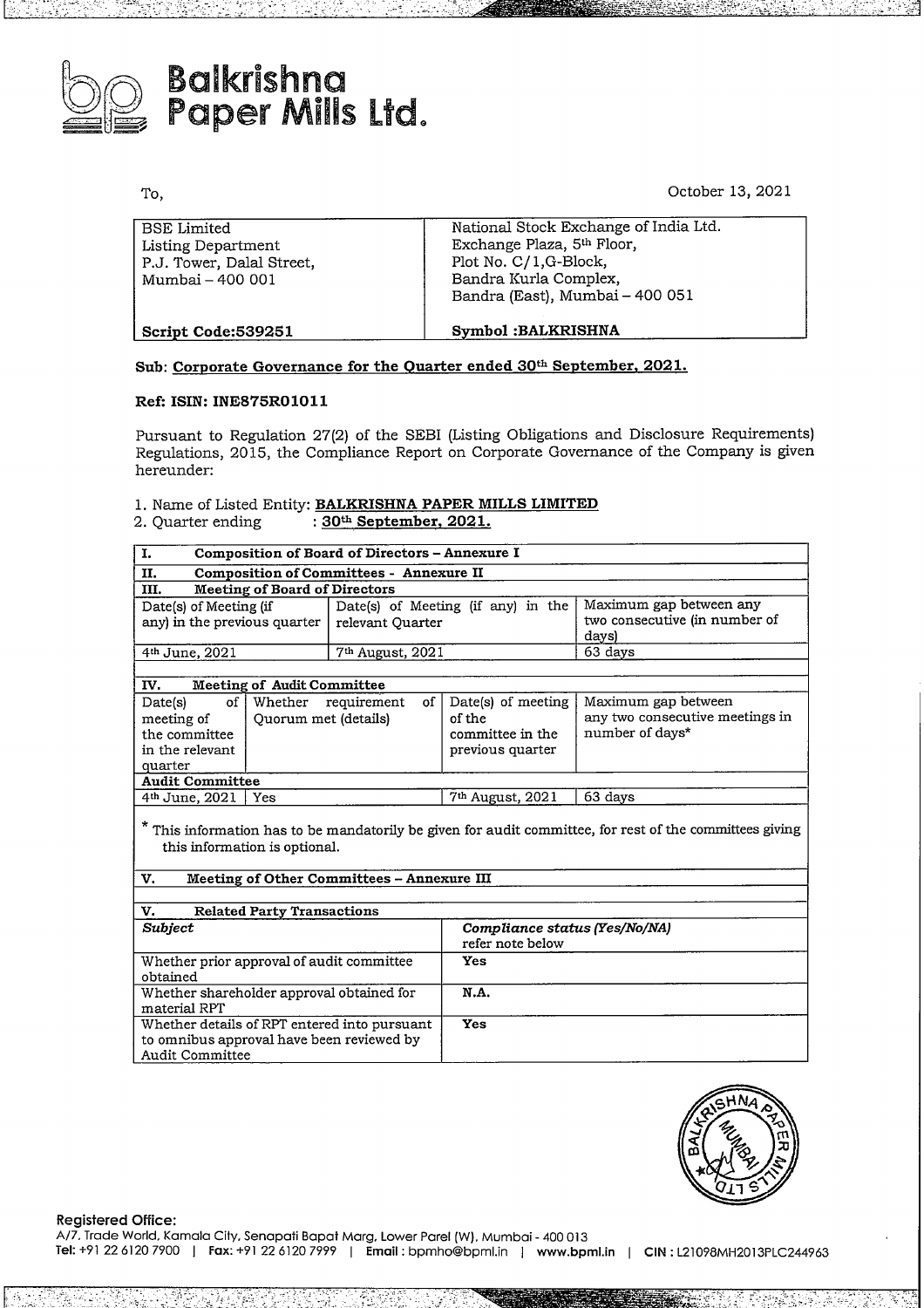

# **Ba!Krishna Paper Mills Ltd.**

## *Note*

- **1.** In the column "Compliance Status", compliance or non-compliance may be indicated by Yes/No/N.A. For example, if the Board has been composed in accordance with the requirements of Listing Regulations, "Yes" may be indicated. Similarly, in case the Listed Entity has no related party transactions, the words "N.A." may be indicated.
- 2. If status is "No" details of non-compliance may be given here.

### **VI. Affirmations**

- 1. The composition of Board of Directors is in terms of SEBI (Listing obligations and disclosure requirements) Regulations, 2015. **Yes**
- 2. The composition of the following committees is in terms of SEBI(Listing obligations and disclosure requirements) Regulations, 2015
	-

- a. Audit Committee **Yes** b. Nomination & Remuneration Committee **Yes**
- c. Stakeholders Relationship Committee
- d. Risk Management Committee (applicable to the top <sup>100</sup> listed entities) **Yes.**
- e. Finance Committee (optional) **Yes.**
- f. Share Transfer Committee (optional) **Yes.**
- 3. The committee members have been made aware of their powers, role and responsibilities as specified in SEBI (Listing obligations and disclosure requirements) Regulations, 2015. **Yes**
- 4. The meetings of the board of directors and the above committees have been conducted in the manner as specified in SEBI (Listing obligations and disclosure requirements) Regulations, 2015. **Yes**
- 5. This report and/or the report submitted in the previous quarter has been placed before Board of Directors. Any comments/ observations/ advice of Board of Directors may be mentioned here:

The meeting of the Board of Directors of the Company will be scheduled to be held on or before 14th

November, 2021, hence this Report will be placed in the said meeting.<br> **For BALKRISHNA PAPER MILLS LIMITED**<br> **Omprakash-Singh**<br> **Company Secretary & Compliance Officer** For **BALKRISHNA PAPER MILLS LIMITED O m pm kas Co m a n Secreta & Com liance Officer**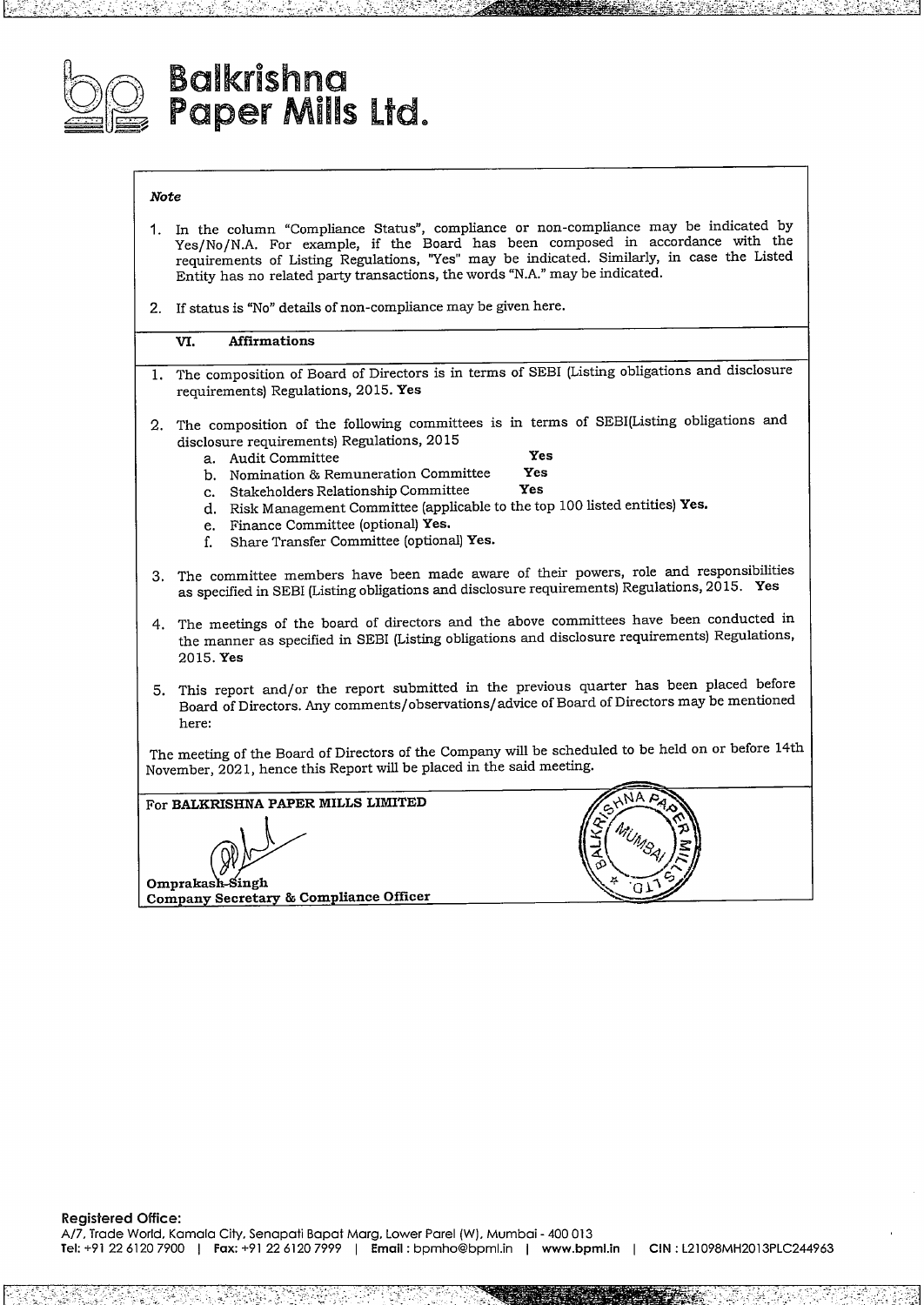## BALKRISHNA PAPER MILLS LIMITED<br>Composition of Board of Director Annexure I

÷

| Br<br>No. | Title<br>[Mr/Ms] | Name of the<br>Director       | PAN        | DIN      | Category 1 of<br>Dirtectors              | Category 2 of<br>Dirtectors  | Category 3<br>of Dirtectors | Date of Birth | Whether<br>special<br>resolution<br>passed?<br>Refer Reg.<br>17(1A) of<br>Listing<br>Regulations) | Date of passing<br>special<br>resolution | <b>Initial Date of</b><br>appointment | Date of Re-<br>appointment | Date of<br>cessation | Tenure of<br>director (in<br>months | No of<br>Directorship<br>in listed<br>entities<br>including<br>this listed<br>entity (Refer<br>Regulation<br>17A of<br>Listing<br>Regulations) | No of<br>Independent<br>Directorship in<br>listed entities<br>including this<br>listed entity<br>(Refer<br>Regulation<br>17A(1) of<br>Listing<br>Regulations | Number of<br>memberships in<br>Audit/<br>Stakeholder<br>Committee(s)<br>including this<br>listed entity<br>(Refer<br>Regulation<br>26(1) of Listing<br>Regulations) | No of post of<br>Chairperson in<br>Audit/<br>Stakeholder<br>Committee<br>held in listed<br>entities<br>including this<br>listed entity<br>(Refer<br>Regulation<br>26(1) of Listing<br>Regulations) |
|-----------|------------------|-------------------------------|------------|----------|------------------------------------------|------------------------------|-----------------------------|---------------|---------------------------------------------------------------------------------------------------|------------------------------------------|---------------------------------------|----------------------------|----------------------|-------------------------------------|------------------------------------------------------------------------------------------------------------------------------------------------|--------------------------------------------------------------------------------------------------------------------------------------------------------------|---------------------------------------------------------------------------------------------------------------------------------------------------------------------|----------------------------------------------------------------------------------------------------------------------------------------------------------------------------------------------------|
|           | Mr               | Anurag Poddar                 | AACPP1926G | 00599143 | Executive<br>Director                    | Chairperson                  | MD                          | 13-07-1981    | <b>INA</b>                                                                                        |                                          | 11-02-2015                            | 11-02-2021                 |                      |                                     |                                                                                                                                                | o                                                                                                                                                            |                                                                                                                                                                     |                                                                                                                                                                                                    |
| 2         | Mr               | Ankit Poddar                  | AACPP1924E | 03521731 | Executive<br>Director                    | Not Applicable               |                             | 30-10-1988    | INA.                                                                                              |                                          | 11-02-2015                            | 11-02-2021                 |                      |                                     |                                                                                                                                                | o                                                                                                                                                            | In                                                                                                                                                                  |                                                                                                                                                                                                    |
| 13.       | Mт               | Shrutisheel<br><b>Uhanwar</b> | ADPPJ9106N | 03582803 | Executive<br>Director                    | Not Applicable               |                             | 26-12-1974    | <b>NA</b>                                                                                         |                                          | 11-02-2015                            | 11-02-2021                 |                      |                                     |                                                                                                                                                | o                                                                                                                                                            | I۰                                                                                                                                                                  |                                                                                                                                                                                                    |
| ŀ4        | Mr               | Harish Narendra<br>Motiwalla  | AFAPM1447A | 00029835 | Independent<br>Director                  | Non-Executive Not Applicable |                             | 24-03-1945    | Yes                                                                                               | 09-09-2019                               | 11-02-2015                            | 11-02-2020                 |                      | 120                                 | l 6                                                                                                                                            | 6                                                                                                                                                            |                                                                                                                                                                     |                                                                                                                                                                                                    |
| 5         | Mr               | Rakesh N. Garodía             | AAAPG8736D | 00143438 | - Independent<br>Director                | Non-Executive Not Applicable |                             | 02-07-1965    | ina                                                                                               |                                          | 11-02-2015                            | 11-02-2020                 |                      | l 20                                | ١Δ                                                                                                                                             |                                                                                                                                                              |                                                                                                                                                                     |                                                                                                                                                                                                    |
| 6         | Ms               | Meghna S.Shah                 | AVOPS2520C | 07081068 | - Independent<br>Director                | Non-Executive Not Applicable |                             | 14-06-1978    | l NA                                                                                              |                                          | 11-02-2015                            | 11-02-2020                 |                      | 20                                  |                                                                                                                                                |                                                                                                                                                              |                                                                                                                                                                     |                                                                                                                                                                                                    |
| 7.        | Mr               | Dileep H. Shinde              | AAWPS9273R | 00270687 | Non-Executive<br>Independent<br>Director | Not Applicable               |                             | 23-09-1950    | <b>NA</b>                                                                                         |                                          | 07-08-2021                            |                            |                      |                                     |                                                                                                                                                |                                                                                                                                                              |                                                                                                                                                                     |                                                                                                                                                                                                    |

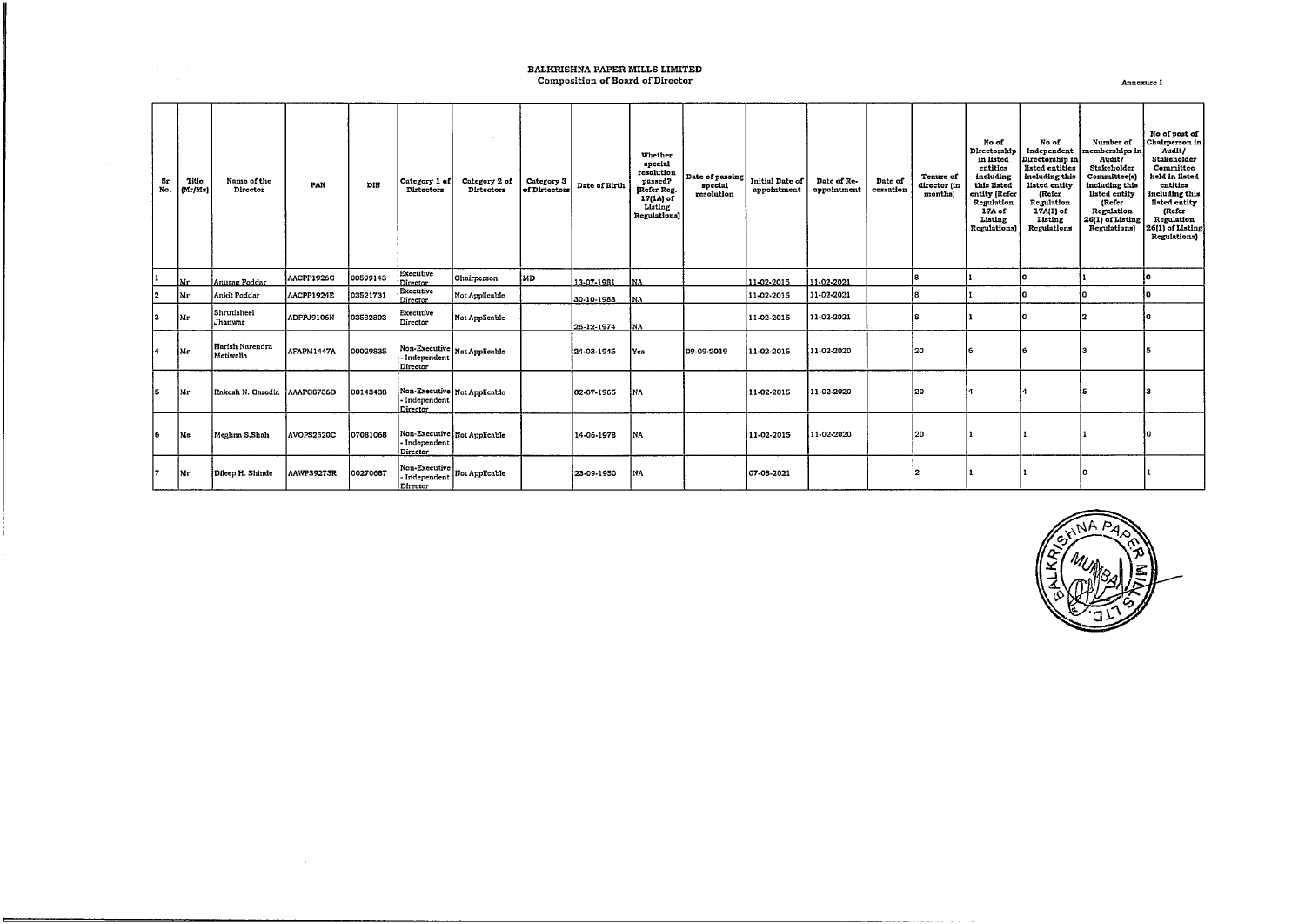#### BALKRISHNA PAPER MILLS LIMITED COMPOSITION OF COMMITTEES

Annexure II

#### **Audit Committee Details**

#### - Yes Whether Audit Committee has regular Chairman

| Sr.No. DIN Number | Name of Committee Members | Category 1 of Directors              | Category 2 of Directors | Date of Appointment | Date of Cessation |
|-------------------|---------------------------|--------------------------------------|-------------------------|---------------------|-------------------|
| 100270687         | Dileep Himmatroa Shinde   | Non-Executive - Independent Director | Chairperson             | $ 07 - 08 - 2021$   |                   |
| 100029835         | Harish Narendra Motiwalla | Non-Executive - Independent Director | 'Member                 | 11-02-2015          |                   |
| 00143438          | Rakesh N. Garodia         | Non-Executive - Independent Director | 'Member                 | 11-02-2015          |                   |
| 07081068          | Meghna S.Shah             | Non-Executive - Independent Director | Member                  | 107-11-2020         |                   |
| 03582803          | Shrutisheel Jhanwar       | Executive Director                   | Member                  | 11-02-2015          |                   |

#### Nomination and Remuneration Committee Details

Whether Nomination and Remuneration Committee has regular Chairman - Yes

|                   |                           |                                      | ---                     |                     |                   |
|-------------------|---------------------------|--------------------------------------|-------------------------|---------------------|-------------------|
| Sr.No. DIN Number | Name of Committee Members | Category 1 of Directors              | Category 2 of Directors | Date of Appointment | Date of Cessation |
| 100029835         | Harish Narendra Motiwalla | Won-Executive - Independent Director | Chairperson             | '11-02-2015         |                   |
| 100143438         | lRakesh N. Garodia        | Non-Executive - Independent Director | Member                  | 11-02-2015          |                   |
| 07081068          | Meghna S.Shah!            | Non-Executive - Independent Director | Member                  | 107-11-2020         |                   |

## **Stakeholders Relationship Committee Details**

|    | Whether Stakeholder Relationship Committee has regular Chairman<br>Yes |                           |                                      |                         |                     |                   |  |  |  |
|----|------------------------------------------------------------------------|---------------------------|--------------------------------------|-------------------------|---------------------|-------------------|--|--|--|
|    | Sr.No. DIN Number                                                      | Name of Committee Members | Category 1 of Directors              | Category 2 of Directors | Date of Appointment | Date of Cessation |  |  |  |
|    | 100143438                                                              | Rakesh N. Garodia         | Non-Executive - Independent Director | Chairperson             | 111-02-2015         |                   |  |  |  |
| 12 | 100029835                                                              | Harish Narendra Motiwalla | Non-Executive - Independent Director | Member                  | 111-02-2015         |                   |  |  |  |
|    | 100599143                                                              | Anurag Poddar             | Executive Director                   | Member                  | $11-02-2015$        |                   |  |  |  |
| 14 | 103582803                                                              | Shrutisheel Jhanwar       | Executive Director                   | Member                  | 111-02-2015         |                   |  |  |  |

#### **Risk Management Committee Details**

Whether Risk Management Committee has regular Chairman - Yes

|          | <b>Sr.No. DIN Number</b> | Wame of Committee Members | Category 1 of Directors   | Category 2 of Directors | Date of Appointment | Date of Cessation |
|----------|--------------------------|---------------------------|---------------------------|-------------------------|---------------------|-------------------|
|          | 100599143                | Anurag Poddar             | Executive Director        | Chairperson             | 17-07-2020          |                   |
| ı.<br>ı4 | 103521731                | Ankit Poddar              | <b>Executive Director</b> | Member                  | 17-07-2020          |                   |
|          | 103582803                | Shrutisheel Jhanwar       | <b>Executive Director</b> | Member                  | 117-07-2020         |                   |

#### **Finance Committee Details**

Whether Finance Committee has regular Chairman - Yes

| Sr.No. DIN Number | Name of Committee Members | Category 1 of Directors   | Category 2 of Directors | Date of Appointment | Date of Cessation |
|-------------------|---------------------------|---------------------------|-------------------------|---------------------|-------------------|
| 100599143         | Anurag Poddar             | <b>Executive Director</b> | Chairperson             | 106-02-2019         |                   |
| 103521731         | l Ankit Poddar            | 'Executive Director       | 'Member                 | 106-02-2019         |                   |
| 103582803         | İShrutisheel Jhanwar      | Executive Director        | Member                  | 106-02-2019         |                   |

#### **Share Transfer Committee Details**

Whether Share Transfer Committee has regular Chairman - Yes

| Sr.No DIN Number | Name of Committee Members | Category 1 of Directors   | Category 2 of Directors | Date of Appointment | Date of Cessation |
|------------------|---------------------------|---------------------------|-------------------------|---------------------|-------------------|
| 100599143        | Anurag Poddar             | <b>Executive Director</b> | 'Chairperson            | 121-09-2016         |                   |
| 103521731        | Ankit Poddar              | 'Executive Director       | Member                  | $121-09-2016$       |                   |
| 103582803        | lShrutisheel Jhanwar      | Executive Director        | Member                  | 121-09-2016         |                   |

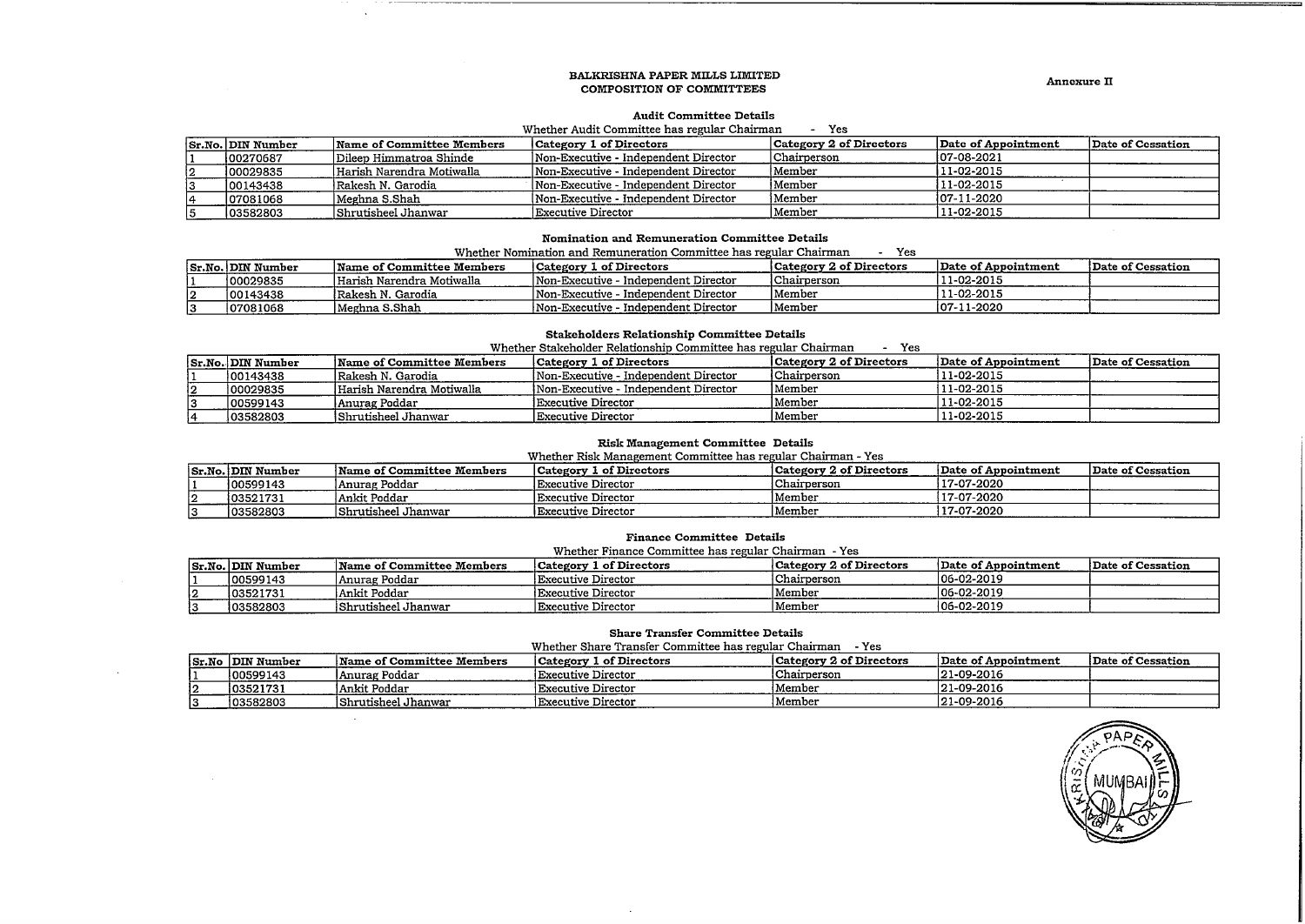### BALKRISHNA PAPER MILLS LIMITED Meeting of other Committees

Annexure III

| Sr    | Name of Committee                      | Date(s) of meeting<br>(Enter dates of Previous)<br>quarter and Current<br>quarter in chronological<br>order) | Maximum gap<br>between any two<br>consecutive (in<br>number of days) | Reason for not<br>providing date | Whether requirement<br>of Quorum met<br>(Yes/No) | Number of<br><b>Directors</b><br>present*(Other<br>than Independent<br>Director) | No. of Independent<br>Directors attending<br>the meeting* |
|-------|----------------------------------------|--------------------------------------------------------------------------------------------------------------|----------------------------------------------------------------------|----------------------------------|--------------------------------------------------|----------------------------------------------------------------------------------|-----------------------------------------------------------|
|       | Audit Committee                        | 04-06-2021                                                                                                   |                                                                      |                                  | l Yes                                            |                                                                                  |                                                           |
| $2 -$ | Audit Committee                        | 107-08-2021                                                                                                  | 63                                                                   |                                  | Yes                                              |                                                                                  |                                                           |
| з     | Nomination and Remmuneration Committee | 07-08-2021                                                                                                   |                                                                      |                                  | Yes                                              |                                                                                  |                                                           |
| 4     | Stakeholders Relationship Committee    | 04-06-2021                                                                                                   |                                                                      |                                  | Yes                                              |                                                                                  |                                                           |
| 5     | Stakeholders Relationship Committee    | 107-08-2021                                                                                                  | 63                                                                   |                                  | Yes                                              |                                                                                  |                                                           |
| 6     | <b>Risk Management Committee</b>       | 104-06-2021                                                                                                  |                                                                      |                                  | l Yes                                            |                                                                                  |                                                           |
|       | <b>Risk Management Committee</b>       | 107-08-2021                                                                                                  | 63                                                                   |                                  | Yes                                              |                                                                                  | 01                                                        |

\* to be filled in only for the current quarter meetings

The company of the company of the company of

 $\overline{\phantom{a}}$ 



 $\sim$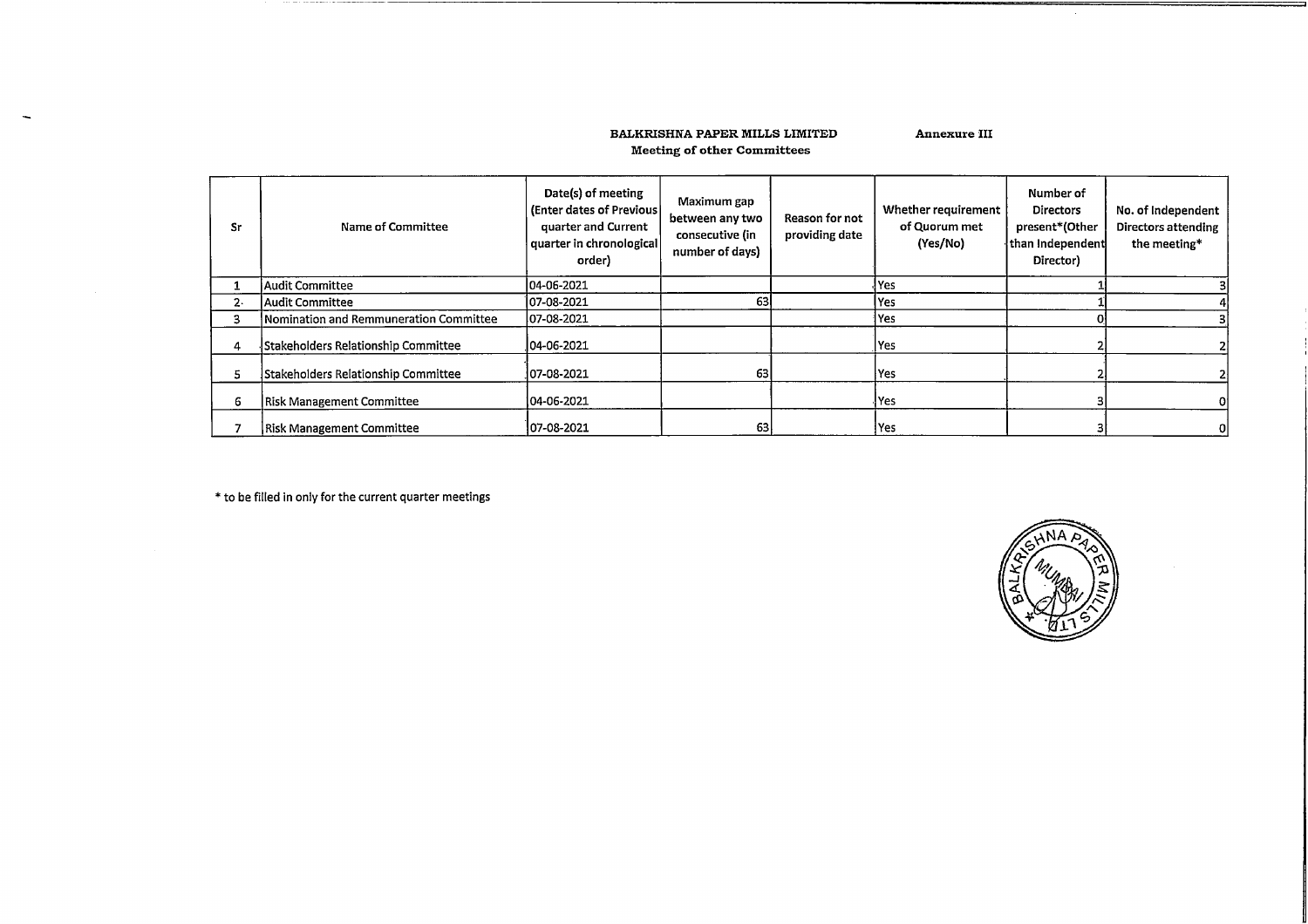## **BALKRISHNA PAPER MILLS LIMITED**

## **Half year ending 30/09/2021**

## I. **Disclosure of Loans** *<sup>I</sup>* **guarantees** *<sup>I</sup>* **comfort letters/ securities** etc. refer note below

 $\ddot{\phantom{a}}$ 

| (A) Any loan or any other form of debt advanced by the listed entity directly or indirectly to: |  |
|-------------------------------------------------------------------------------------------------|--|
|                                                                                                 |  |

| Entity                                                                    | Aggregate amount<br>advanced during six months | Balance outstanding at the<br>end of six Months |
|---------------------------------------------------------------------------|------------------------------------------------|-------------------------------------------------|
| Promoter or any other entity<br>controlled by them                        | NIL                                            | NIL.                                            |
| Promoter Group or any other entity<br>controlled by them                  | NIL.                                           | NIL.                                            |
| Directors (including relatives) or any<br>other entity controlled by them | NIL.                                           | NIL                                             |
| KMPs or any other entity<br>controlled by them                            | NIL                                            | NIL.                                            |

(B) Any guarantee/ comfort letter (by whatever name called) provided by the listed entity directly or indirectly, in connection with any loan(s) or any other form of debt availed by:

| Entity                                                                                                                         | Type<br>(guarantee,<br>comfort letter<br>etc.) | Aggregate amount<br>of issuance during<br>six months | Balance outstanding at<br>the end of six months<br>(taking into account any<br>invocation) |
|--------------------------------------------------------------------------------------------------------------------------------|------------------------------------------------|------------------------------------------------------|--------------------------------------------------------------------------------------------|
| Promoter or any other<br>entity controlled by them                                                                             | NIL                                            | NIL                                                  | NIL                                                                                        |
| Promoter Group or any<br>other entity controlled by<br>them                                                                    | NIL                                            | NIL                                                  | NIL                                                                                        |
| Directors (including<br>relatives) or any other<br>entity controlled by them<br>KMPs or any other entity<br>controlled by them | NIL.                                           | NIL                                                  | NIL                                                                                        |

(C) **Any security provided by the listed entity directly or indirectly, in connection with any I**conduct *or any* other form of debt availed by:<br>**Ioan(s)** or any other form of debt availed by:

| Entity                                             | Type of security<br>(cash, shares etc.) | Aggregate value of<br>security provided during<br>six months | Balance outstanding at<br>the end of six months |
|----------------------------------------------------|-----------------------------------------|--------------------------------------------------------------|-------------------------------------------------|
| Promoter or any other<br>entity controlled by them | <b>NIL</b>                              | NIL                                                          | NIL                                             |